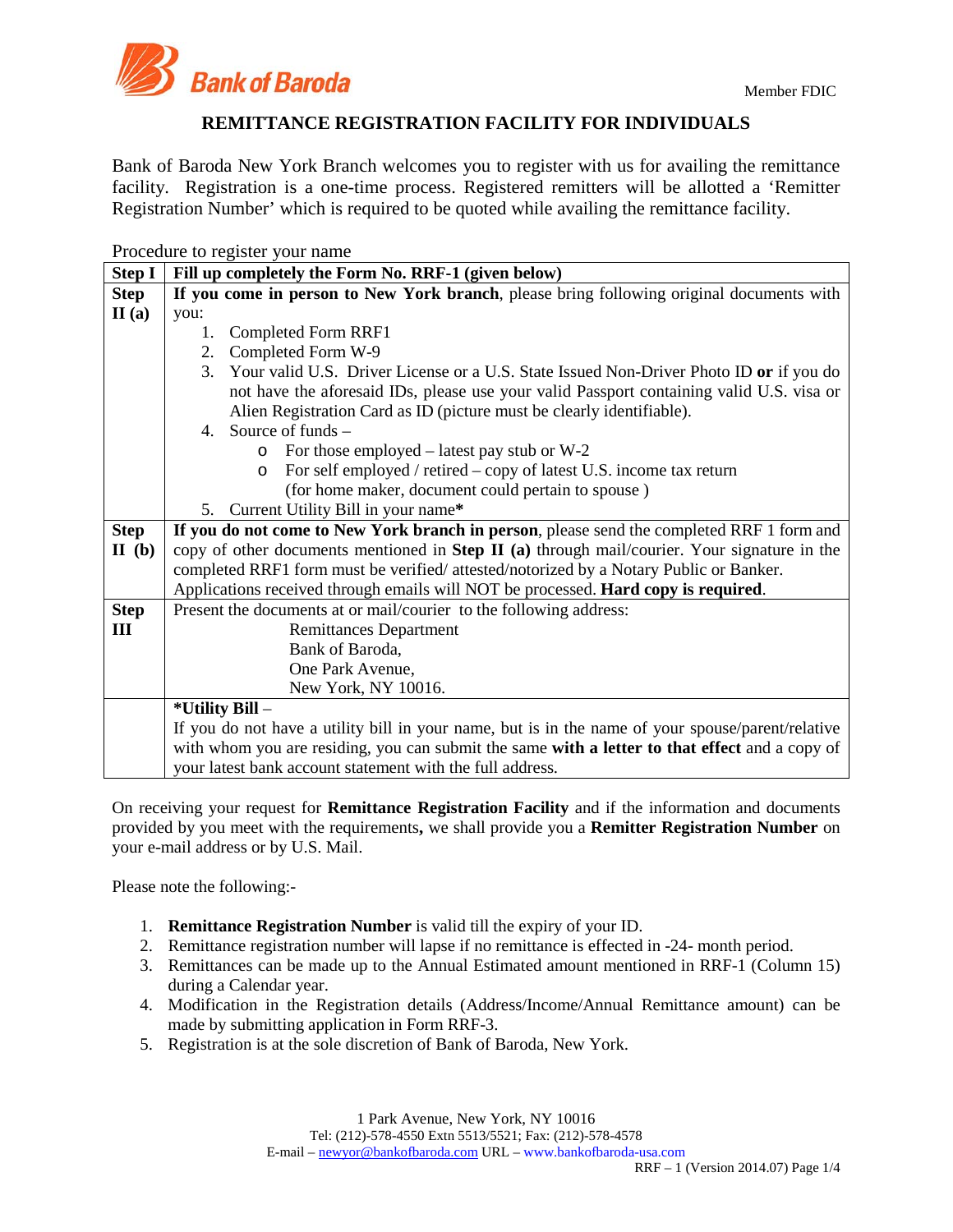

## **TERMS AND CONDITIONS FOR USERS OF REMITTANCE REGISTRATION FACILITY (INDIVIDUALS) 1. WHO CAN APPLY**

Only persons who are legally resident in the United States may apply for Remittance Registration facility. By applying for this service, you are also certifying that you are a legal U.S. resident. The Remittance Registration facility is to be utilized only for remittances of own funds and must not be utilized for any third person. The Bank reserves the right to reject any application for registration if it deems fit without assigning any reason for the same.

#### **2. APPLICATION PROCESS**

a. Submit the Completed Application RRF-1 to Bank of Baroda New York Branch either in person or by Mail.

- b. While submitting the application in person, please bring the originals of the documents for verification ( ID, Address proof and Income proof) c. If the application is submitted by Mail, (Signed physical forms)
	- ensure that Signature of the applicant on the form RRF-1 is Verified/Attested/Notarized by a Notary Public or by your Bankers.
		- attach copy of the Valid ID, Address Proof and Income proof

d. For accepted applications, Remitter Registration Number will be allotted within two working days and will be intimated by email / US Mail. e. Remitter Registration is a Onetime process only.

# 4. **VERIFICATION AND UPDATION OF USER INFORMATION**

The Bank may verify and update the information of Remittance Registration facility users before registration and thereafter from time to time. By signing the Application for Remittance Registration facility, you are authorizing the Bank to seek, obtain, verify and record such information about you. The Bank may, at its sole discretion, register a remitter only *after* verifying the information that has been provided in the application form. The Bank may also seek acceptable evidence for verification of information provided by you, in addition to what is usually sought, at any time before or after your registration.

## **3. VALIDITY OF REGISTRATION**

a. Registration will be valid up to date of expiry of photo ID submitted by you

b. In case no remittance has been made using the Registration number allotted to you for 24 months, Registration will lapse.

c. The Registration number allotted is valid at Bank of Baroda New York Branch only and has no relevance in any other Branches of the Bank.

## **4. SERVICES AVAILABLE FOR REGISTERED REMITTERS**

a. Remittance facility alone is available. This facility is available at Bank of Baroda New York Branch only.

b. Remittance facility means Remittance by way of SWIFT/WIRE TRANSFER, Direct credit to the account of beneficiary with Bank of Baroda in India in Indian rupees, Issuance of Demand Drafts.

c. Remittance can be made in a Calendar Year up to the amount of Estimated Annual remittance specified in your application (RRF 1- Column 15). Bank may reject application for sending higher amounts beyond the Estimated Annual remittance amount.

d. For sending amounts higher than Estimated Annual remittance specified in your application (RRF 1 - Column 15), modification in the Remitter details will be required. For such modification, submit application in Form RRF-3along with supporting proof/document.

### **5. HOW TO AVAIL THE SERVICES**

a. Registered Remitters must submit an Application for Remittance in form REM 1 to Bank of Baroda New York Branch.

b. Funds for remittance can be paid by 1) cash 2) personal check of remitter 3) cashier's check purchased by remitter with name of such purchaser mentioned on the face of the cashier's check 4) online transfer from the remitter's bank account to Bank of Baroda New York Branch.

In case Cash is paid for remittance, a total amount not exceeding of \$ 2,500.00 (cumulative) may be remitted in a period of 30 days.

For online, please refer the Remittance Application form REM 1 for instructions

# **6. MODIFICATION TO REMITTER INFORMATION**

For modification in Remitter information viz. ID information, Address, Income, Annual estimated amount of Remittance or any other information, submit application in Form RRF3 along with supporting proof /document.

#### **7. MODE OF REMITTANCE**

a. Remittance to Savings Bank / Current Account accounts with BOB India in Indian Rupees will be made by direct credit to the account depending upon availability of the India terminals. If due to technical problems, terminals are not available, funds will be remitted by Wire transfer.

b. Credit to other type of accounts in India and in Currencies other than Indian Rupees will be made by Wire transfer/SWIFT.

#### **8 . PRIVACY POLICY**

Non-public personal information collected by us will be kept confidential and secure. Disclosures to third parties will be made only as permitted by law. We do not share non-public personal information with affiliates and non-affiliated third parties and do not wish to reserve our right to share non-public personal information with affiliates and non-affiliated third parties

**9. DISCLAIMER**"US Banking Regulations do not allow Bank of Baroda, US Operations, to open, close or operate Non-Resident Indian (NRI) accounts, which are offered by our parent company's branches in India. These accounts are not covered by FDIC Insurance and are not supervised by any US Banking Regulators since these accounts are domiciled in India. As a service to our parent company's customers or prospective customers, we have appended the information and links. This information is provided as general guidance and is neither a solicitation for business, investment advice nor tax advice. Customers and prospects, who are permanent US residents, should consider seeking professional advice before opening or operating an NRI account.US Tax law requires income from all sources, including that earned from foreign accounts, to be reported in the annual tax return. US Treasury Department rules require certain accounts at foreign financial institutions which are controlled by US taxpayers to be reported annually. Advice should be sought from your professional advisor for further clarification

10. Detailed terms and conditions of remittance like Date of remittance, Calculation of Exchange rate, cancellation of a transaction, right to dispute etc are available in form REM 1, which the Registered Remitter may go through before submitting the remittance application.

# **11. DISCONTINUATION OF SERVICES AND SERVICE CHARGES**

The Bank reserves the right to restrict, modify or discontinue the remittance service to any User without assigning any reason. The Bank reserves the right to seek more information than is usually provided in the standard application form(s), if warranted for remittance and your inability or refusal to provide such information may result in denial of service and the Bank shall not be responsible for the consequential delay or loss, if any.

**If you have any questions on Remittance Registration, please contact** Remittances Department at the address given below and/or Tel (212) 578 4550 Extn 5513/5521

> 1 Park Avenue, New York, NY 10016 Tel: (212)-578-4550 Extn 5513/5521; Fax: (212)-578-4578 E-mail – [newyor@bankofbaroda.com](mailto:newyor@bankofbaroda.com) URL – www.bankofbaroda-usa.com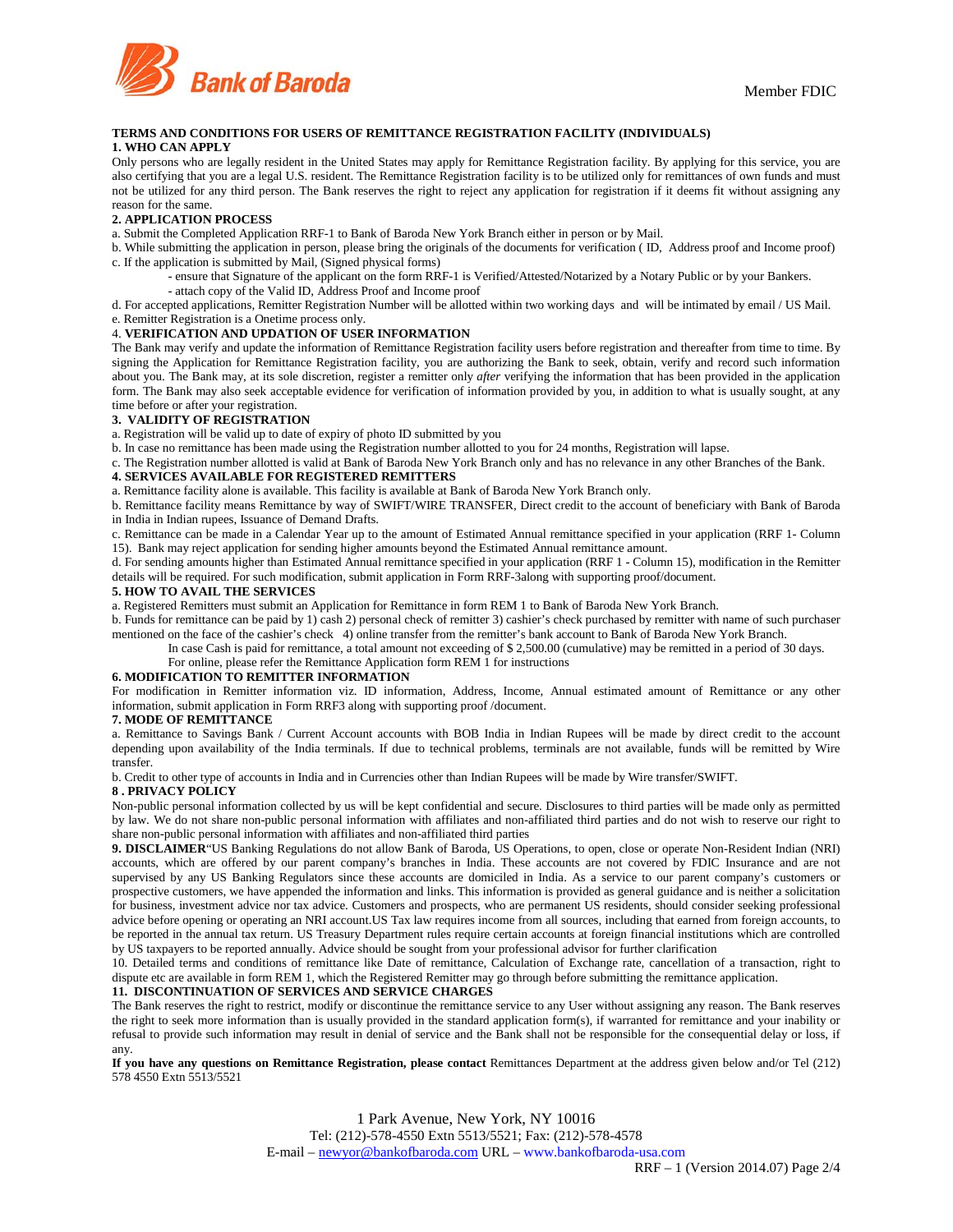



**RRF-1**

# **APPLICATION FOR REMITTANCE REGISTRATION FACILITY (INDIVIDUALS)**

(This is a Remittance Registration Form and NOT an Account Opening Form)

|     |                                                                                    |                                    |              | Please fill in BLOCK LETTERS ONLY |
|-----|------------------------------------------------------------------------------------|------------------------------------|--------------|-----------------------------------|
| 1.  | <b>Full Name</b>                                                                   |                                    |              |                                   |
|     | (As per photo ID)                                                                  | (First Name)                       | (Last Name)  |                                   |
| 2.  | Gender (Please check $\checkmark$ )                                                | <b>Male</b>                        | Female       |                                   |
| 3.  | Date of Birth (mm/dd/yyyy)                                                         |                                    |              |                                   |
| 4.  | <b>Social Security Number:</b>                                                     |                                    |              |                                   |
| 5.  | <b>Photo ID Details:</b>                                                           | <b>State issued Driver License</b> |              | $\Box$ State issued ID            |
|     | Check one $\checkmark$                                                             | $\Box$ Passport                    |              | $\Box$ Alien Registration Card    |
|     | Photo ID number                                                                    |                                    |              |                                   |
|     | Place/State of Issue                                                               |                                    |              |                                   |
|     | Date of Issue                                                                      |                                    |              |                                   |
|     | Date of Expiry                                                                     |                                    |              |                                   |
| 6.  | <b>Home Address:</b><br>(Please provide current<br>Utility bill for proof -no Post | <b>Street Number/Name</b>          |              | Apt. Number                       |
|     | Box address accepted).                                                             |                                    |              |                                   |
|     |                                                                                    | City                               | <b>State</b> | <b>ZIP</b>                        |
| 7.  | <b>Phone Number:</b>                                                               |                                    |              |                                   |
|     |                                                                                    | Home                               | Work         | Cell                              |
| 8.  | <b>E-mail Address</b>                                                              |                                    |              |                                   |
|     | (mandatory)                                                                        |                                    |              |                                   |
| 9.  | <b>Occupation/Activity:</b>                                                        |                                    |              |                                   |
|     | If employed:                                                                       |                                    |              |                                   |
| 10. | Name and address of<br><b>Employer</b>                                             |                                    |              |                                   |
|     | If self - employed:                                                                |                                    |              |                                   |
| 11. | Nature of job/business                                                             |                                    |              |                                   |
|     | particulars including name                                                         |                                    |              |                                   |
|     | of business                                                                        |                                    |              |                                   |
| 12. | <b>Work Place Address</b>                                                          |                                    |              |                                   |
|     | (for 11 above)                                                                     |                                    |              |                                   |
|     |                                                                                    | <b>Street Number/Name</b>          |              | Building/Apt number               |
|     |                                                                                    |                                    |              |                                   |
|     |                                                                                    | City                               | <b>State</b> | <b>ZIP</b>                        |